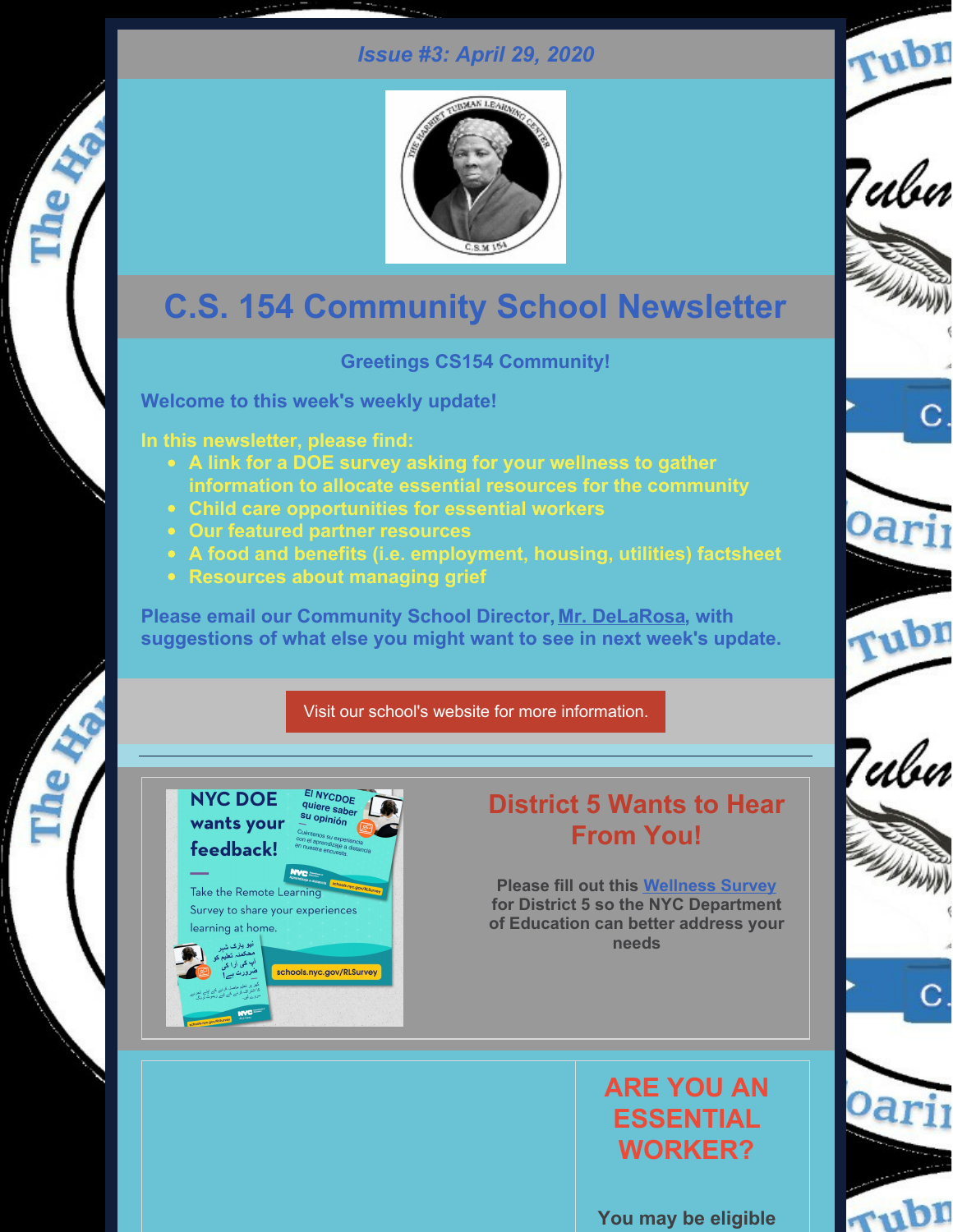

You May Be Eligible for RECs Child Care

NYC DOE's Regional Enrichment Centers (RECs) provide care for the children of essential workers during the coronavirus outbreak.

Food workers-such as restaurant, grocery store, and delivery workers-pharmacy employees, and many others are eligible!

If you think you might qualify, visit schools.nyc.gov/recs and fill out the enrollment survey to apply!

| $\blacksquare$<br><b>Department of</b><br><b>Education</b> | Regional<br>Enrichment<br>  Centers |  |
|------------------------------------------------------------|-------------------------------------|--|
|                                                            |                                     |  |

**for Regional Enrichment Center Child Care!**

**Click on the [link](https://www.schools.nyc.gov/enrollment/enrollment-help/regional-enrichment-centers) for enrollment information.**



# **Featured Partner Resources**

**D** /nycschools

**Follow us to [Success](http://www.followustosuccess.com) sends shout-outs for the end of our Saturday Academy scholars! Congrats to Christopher Palafox, Fares Hassan and Samer Hassan for maintaining perfect attendance in Saturday Academy!**



С





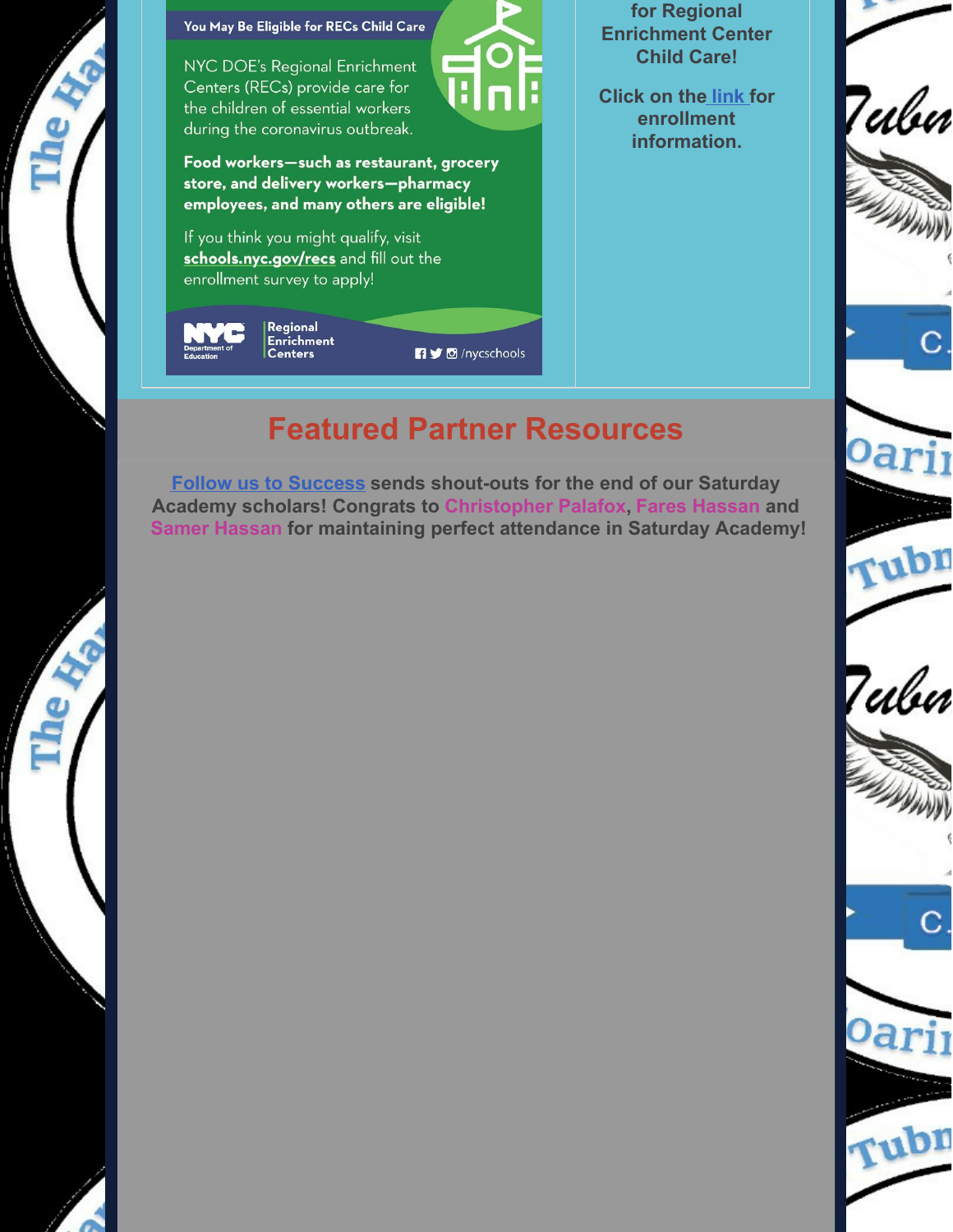



Araceli Flores, who has been instructing kids at PS 154 since 2018!



Samer Hassan great participation & helping others!

Christopher  $Palafox -$ **WOW** imagination& creativity!

Kendrick Ventura awesome attention to detail!

Zanai Gregory excellent input & feedback!

 $F<sub>ares</sub>$  $H$ assan keep up the amazing **Work!** 



Daquan Harris great ideas & comments!

Christopher, Fares, & Samer all have perfect April attendance!



Follow Us to Success (www.followustosuccess.com) utilizes SELbased curriculum to help students in academic, college, and career success. During this challenging time, we have created webinars and Remote Learning best practices, and we'd love to share our resources with anyone who is interested!

**Follow Us LLC** NYS & NYC certified M/WBE 347-871-6750 contact@followustosuccess.com

## **Need Help Filling out the 2020 Census?**

The Association to Benefit Children is here to support you! Click here to email Frank Marangiello, our social worker from ABC



 $\mathscr{C}$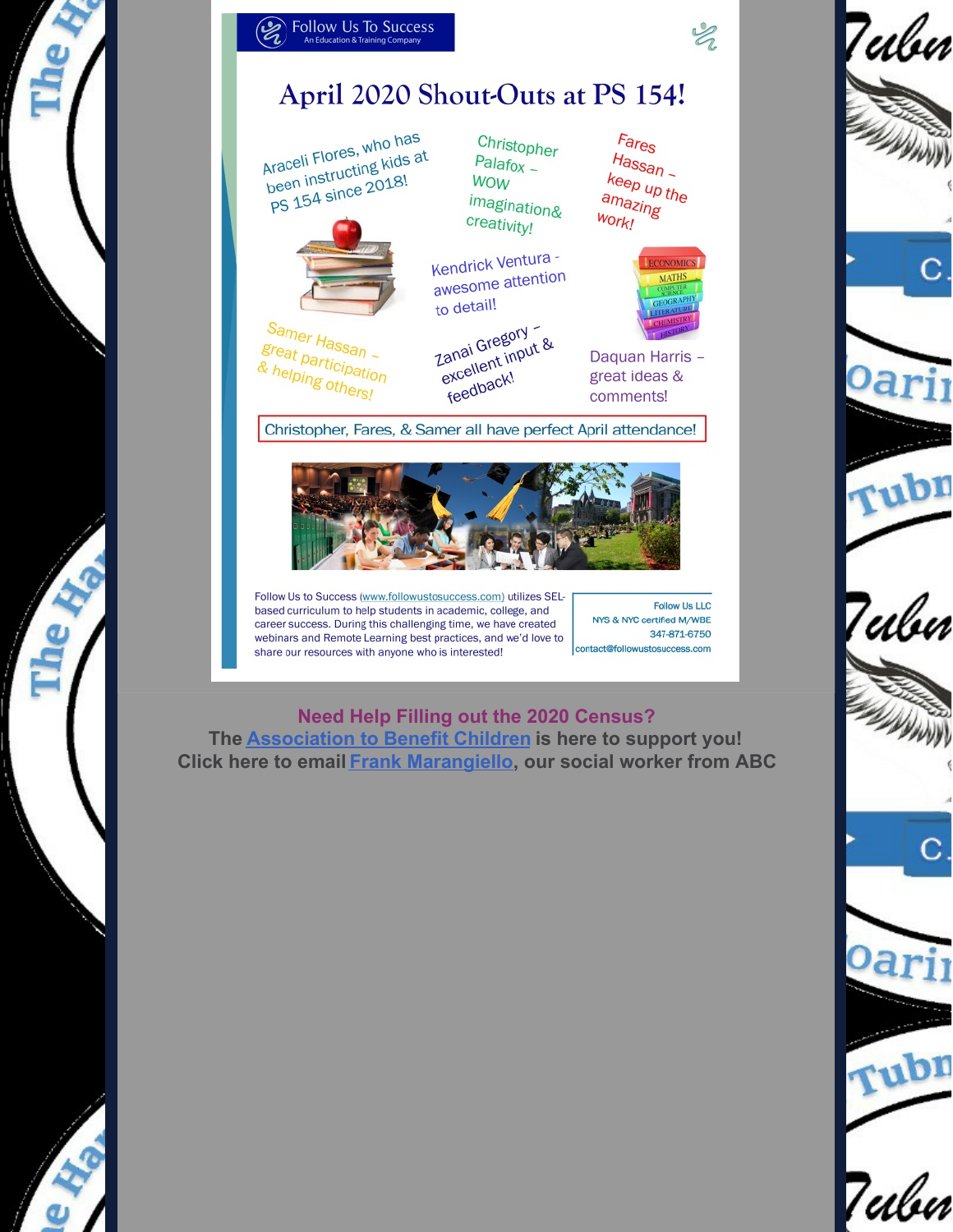### ARE YOU READY FOR THE 2020 CENSUS?

#### What is the 2020 Census?

Every 10 years, the US Census Bureau counts how many people are living in the United States by doing a short survey online, by phone, by mail, or in person. The tally must include people of all ages, races, and ethnic groups: all citizens and non-citizens.

#### Why is it important?

The government uses information from the Census to decide how to distribute over \$675 billion dollars across the country. This money goes to funding our schools, hospitals, public programs like SNAP and Medicaid, and even our roads and highways!

#### Is it safe?

Yes. By law, no identifiable information about you, your home or your business can be released to anyone, not even to law enforcement. Census workers take an oath to protect the data. If they leak any data, they will go to prison for 5 years and pay a fine of \$250,000

Being counted means making sure we get our fair share of resources. ABC is here to help! We want YOU to be counted! Go to my2020census.gov to fill out online or call 844-330-2020



# ¿ESTÁ LISTO PARA EL CENSO DEL 2020?

#### ¿Qué es el Censo del 2020?

Cada 10 años, la Oficina del Censo de los EE UU, cuenta a todas las personas que están viviendo en los Estados Unidos a través de un breve formulario por internet, por teléfono, por correo o en persona. Esto tiene que incluir personas de todas las edades, razas y grupos étnicos; ciudadanos y no ciudadanos.

#### ¿Por qué es importante?

El gobierno usa la información del censo para decidir cómo distribuir más de \$675 mil millones de dólares en todo el país. Este dinero financiará nuestras escuelas, hospitales. .<br>programas públicos como SNAP y Medicaid y también las calles y carreteras!

#### ¿Es seguro?

Si. La ley establece que nadie puede compartir ninguna información identificable sobre usted, su casa o su empresa, ni siquiera con los cuerpos policiales. Los trabajadores del Censo hacen un juramento para proteger los datos. Si filtran datos. irán a prisión por 5 años y pagarán una multa de \$250,000

Participar en el conteo garantiza que obtengamos nuestra parte justa de recursos.

ABC puede ayudarle! Queremos que usted sea contado/a! Vaya a my2020census.gov para llenar por internet o llame 844-468-2020



### **Academic Supports Continue!**

**Tutoring from** *[America](https://communityimpact.columbia.edu/our-programs/america-reads) Reads and Counts* **continues for enrolled students;** *Follow Us to [Success](http://followustosuccess.com/)* **will start tutoring on Tues., Thurs., and Saturdays for 2nd and 3rd graders starting May 4 via Google Classroom. Please contact Mr. [DeLaRosa](mailto:ad3327@tc.columbia.edu) if you have questions.**



## **Food and Benefits**

**This [factsheet](https://singlestop.org/wp-content/uploads/2020/04/NYC-Fact-Sheet-1.pdf) from Single Stop provides the latest benefits and assistance available to eligible individuals, families and businesses in response to COVID-19 in the areas of food, health, child care, employment, transportation, housing and utilities. For additional information, please contact the organization directly using the provided contact information. Updates will be provided as they become readily available.**













Teilui

# **Grief Resource Guide**

**As you are all aware, we lost a pillar in our school community in Ms. Linda Pope. We recognize many families have been similarly affected by complications due to COVID-19.**

**Download the Grief Resource**